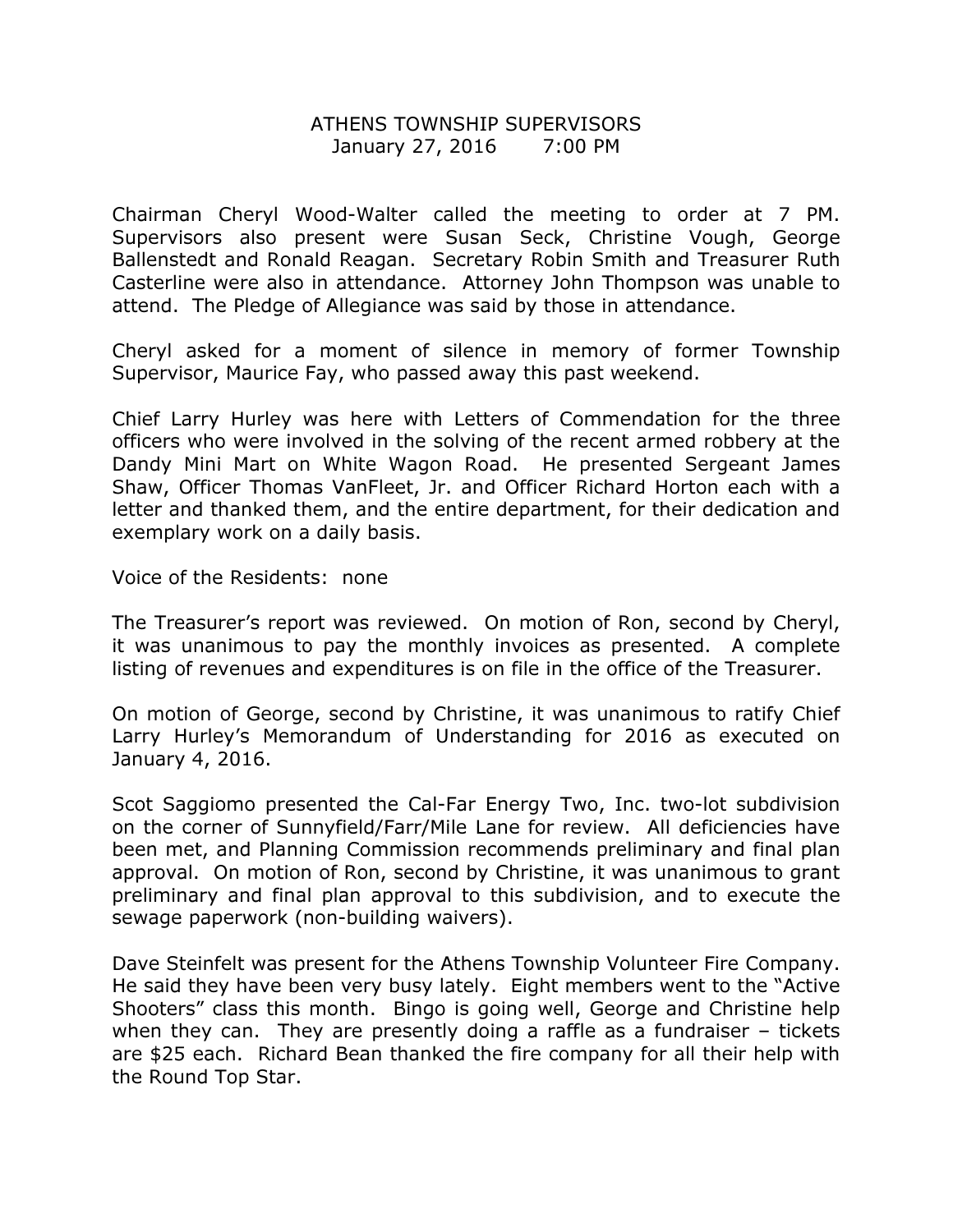Page Two Athens Township Supervisors January 27, 2016

Richard Bean was present for the Parks and Recreation Commission. They have several Eagle projects in the works. The oak is in for the construction of the picnic tables. The off-road club attended the Parks meeting this month and they will be doing some work on the trails as well as putting up some new signage. We received word from Senator Yaw's office that DCNR has awarded us \$200,000 towards the Round Top Park Expansion Project. We have hired Skip Schneider of CEI Engineering as our engineer for this Phase (II) and will be meeting with Skip and the grant writer on Thursday. We also received our \$40,000 reimbursement from Phase I. We need to hire a gatekeeper for Round Top as our faithful gatekeeper, Maurice Fay, has passed away. Richard has written a job description and the salary was set as \$20/day during normal days and \$15 during winter months when there is snow on the ground for cross country skiing. He added that Cathy Eccker will take over as scrap metal caretaker since Maurice had previously taken care of that as well. The Park Commission will be coming up with guidelines for race events (5Ks, bike races, etc.) held in Round Top Park.

No one was present from Athens Township Authority.

Susan requested permission to bid out materials for 2016. She is looking to bid stone, petroleum products, crack fill, tar and chip, asphalt, pipes, concrete blocks, salt and crushing, and is also requesting to bid out the lease of a roller for 12-months. Discussion was held as to what needs to be bid and what needs to be quoted. Susan will get with Robin to start the process. Robin had given Susan an email she received from Mark Burgess advising they have Jersey barriers for sale for \$75 each. Susan has a call in to Mark about those. The Bradford County Conservation office is giving us a ditch shaper that will attach to the backhoe. She also presented 2 quotes for a small roller they could use for patching potholes and shoulder work. The one in Binghamton has a price of \$5500, but is 'negotiable'. Discussion was held. On motion of Cheryl, second by Susan, it was unanimous to have Susan go look at the roller and to purchase it if it is in good shape, not to exceed \$5500, and to be paid for from Act 13 funds.

On motion of Ron, second by Cheryl, it was unanimous to let the bids for crushing, salt, fuel and a 12-month roller lease for the February meeting.